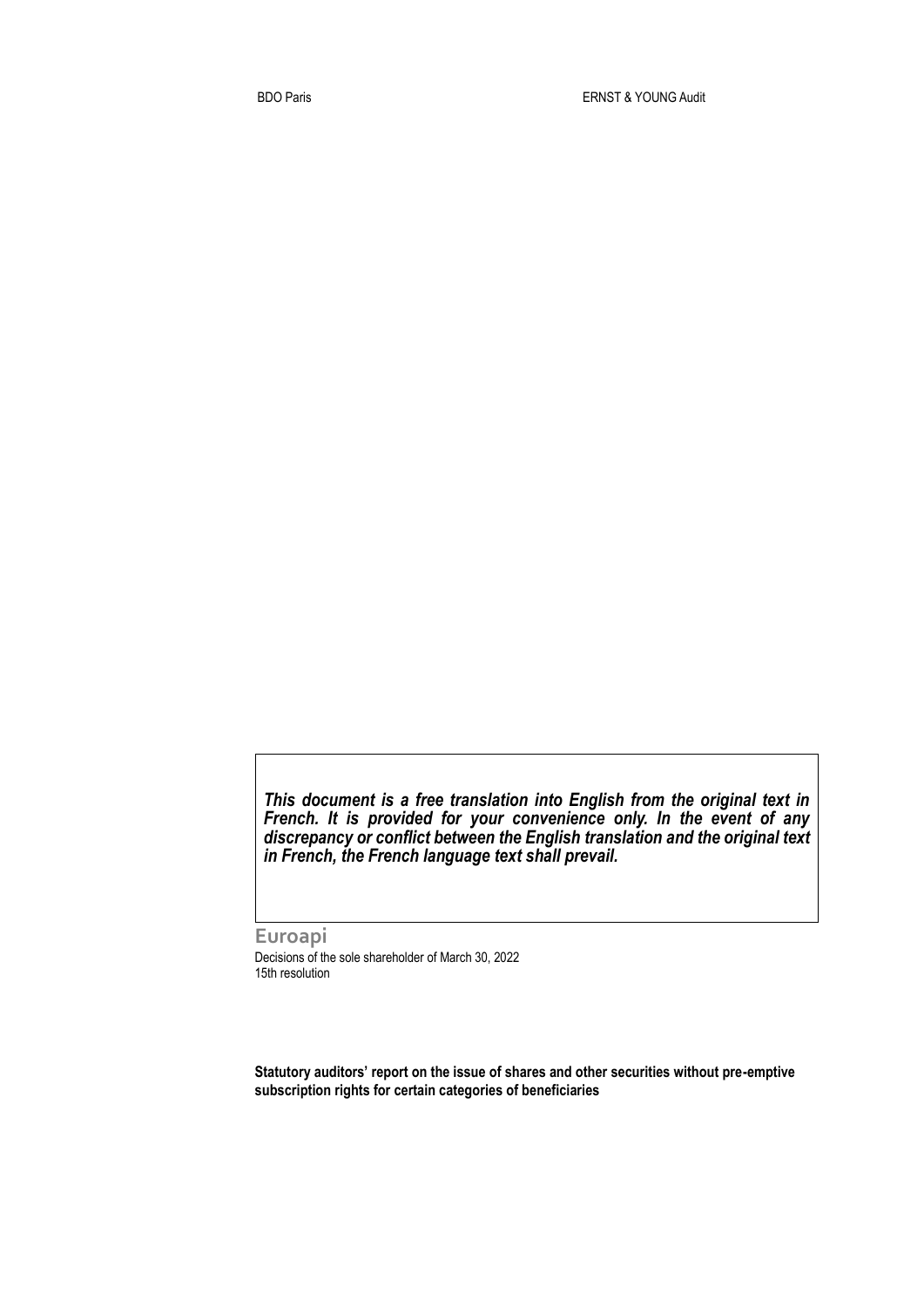## **BDO Paris**

43-47, avenue de la Grande Armée 75116 Paris A French S.A.S.with a share capital of EUR 3,000,000 480 307 131 R.C.S. Paris

Statutory Auditor Member of the Paris regional association of auditors ((*compagnie régionale de Paris*)

**ERNST & YOUNG Audit** Tour First TSA 14444 92037 Paris-La Défense cedex A French S.A.S. with a variable share capital 344 366 315 R.C.S. Nanterre

Statutory Auditor Member of the Versailles and Center regional association of auditors (*compagnie régionale de Versailles et du Centre*)

**Euroapi** Decisions of the sole shareholder of March 30, 2022 15th resolution

## **Statutory auditors' report on the issue of shares and other securities without pre-emptive subscription rights for certain categories of beneficiaries**

To the sole shareholder,

In our capacity as statutory auditors of your company and in compliance with articles L. 228-92 and L. 225-135 et seq. of the French Commercial Code, we hereby report to you on the proposed delegation to the Board of Directors (subject to the prior transformation of the company into a public limited company (*société anonyme*) with a Board of Directors, which is proposed to you in the 1st resolution) of the authority to decide on an issue of ordinary shares of the company and/or securities giving access by any means, immediately and/or in the future, to ordinary shares to be issued by the company, with cancellation of the preferential subscription rights in favor of categories of beneficiaries, a transaction upon which you are called to vote.

This issue is proposed to you for the benefit of categories of beneficiaries having one of the following characteristics, namely

- i. natural persons or legal entities (including companies), trusts or investment funds, or other investment vehicles, whatever their form, under French or foreign law, investing on a regular basis in the pharmaceutical, biotechnology or medical technology sectors; and/or
- ii. French or foreign companies, institutions, groups or entities, whatever their form, carrying out a significant part of their activities in the pharmaceutical, cosmetic, chemical or medical device and/or technology sectors or in research in these areas, and which may, where applicable, sign an industrial and/or commercial partnership with the company; and/or
- iii. French or foreign investment service providers, or any foreign institution with equivalent status, likely to guarantee the completion of an issue intended to be placed with the persons referred to in (i) and/or (ii) above and, in this context, to subscribe for the securities issued.

Your Chairman proposes, on the basis of his report and subject to the non-retroactive condition precedent of the effective admission of the company's shares to trading on the regulated market of Euronext in Paris, that you delegate to the Board of Directors for a period of 18 months the power to decide on whether to proceed with an issue and to cancel your preferential subscription rights to the securities to be issued. If applicable, the Board shall determine the final terms and conditions of the issue.